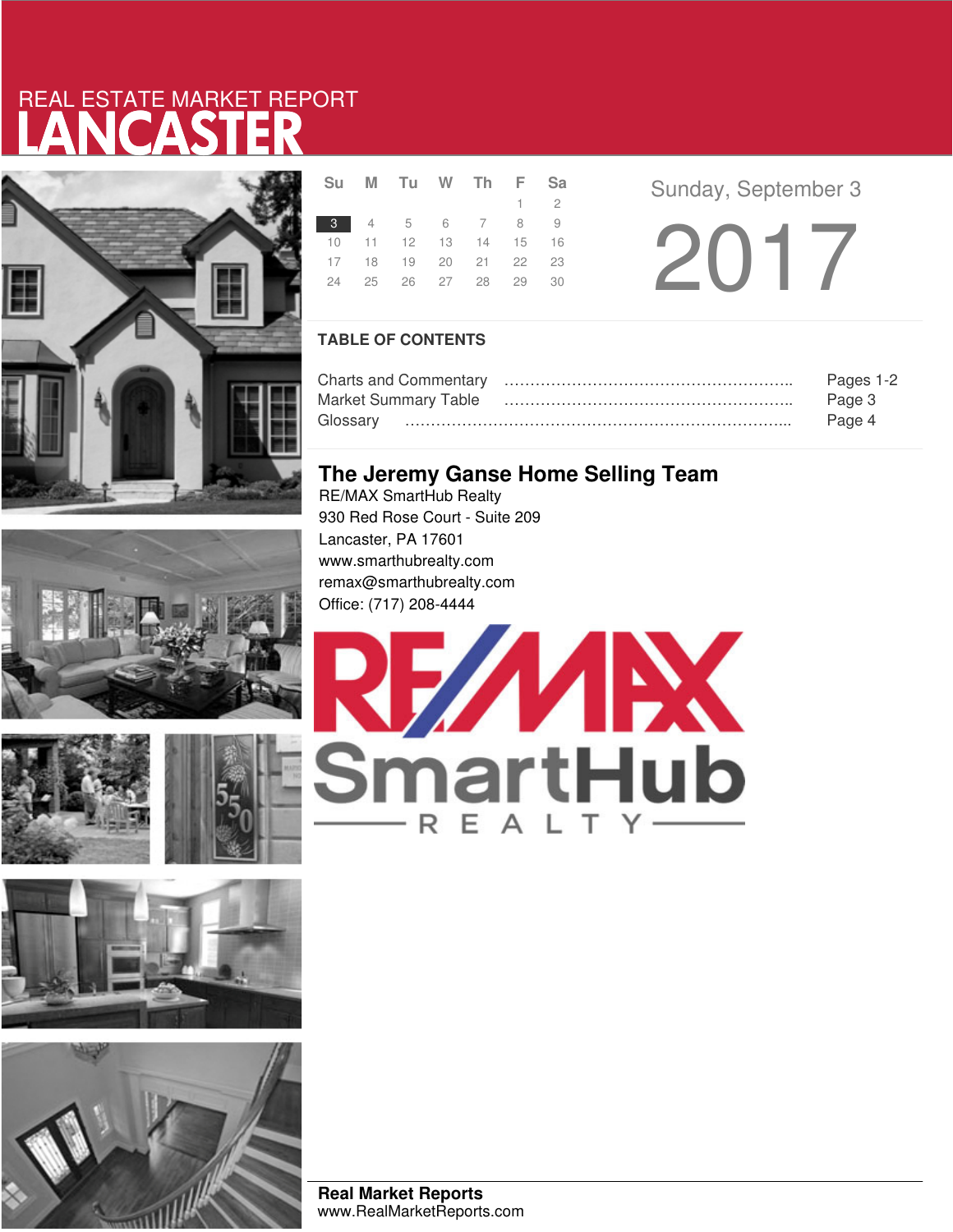

Sunday, September 3, 2017

## The Jeremy Ganse Home Selling Team

remax@smarthubrealty.com RE/MAX SmartHub Realty Office: (717) 208-4444

at the real estate market. Currently there are 908 sales pending in the market overall, leaving 1465 listings still for sale. The resulting pending ratio is 38.3% (908 divided by 2,373). So you might be asking yourself, that's great... but what exactly does it mean? I'm glad you asked! *Let's take a look*

The pending ratio indicates the supply & demand of the market. Specifically, a high ratio means that listings are in demand and quickly going to contract. Alternatively, a low ratio means there are not enough qualified buyers for the existing supply.

**"Current inventory is described as mildly active."**

Taking a closer look, we notice that the \$150K - \$200K price range has a relatively large number of contracts pending sale.

We also notice that the \$150K - \$200K price range has a relatively large inventory of properties for sale at 215 listings. The average list price (or asking price) for all properties in this market is \$297,741.





A total of 3260 contracts have closed in the last 6 months with an average sold price of \$216,337. Breaking it down, we notice that the \$150K - \$200K price range contains the highest number of sold listings.

Alternatively, a total of 1191 listings have failed to sell in that same period of time. Listings may fail to sell for many reasons such as being priced too high, having been inadequately marketed, the property was in poor condition, or perhaps the owner had second thoughts about selling at this particular time. The \$150K - \$200K price range has the highest number of off-market listings at 192 properties.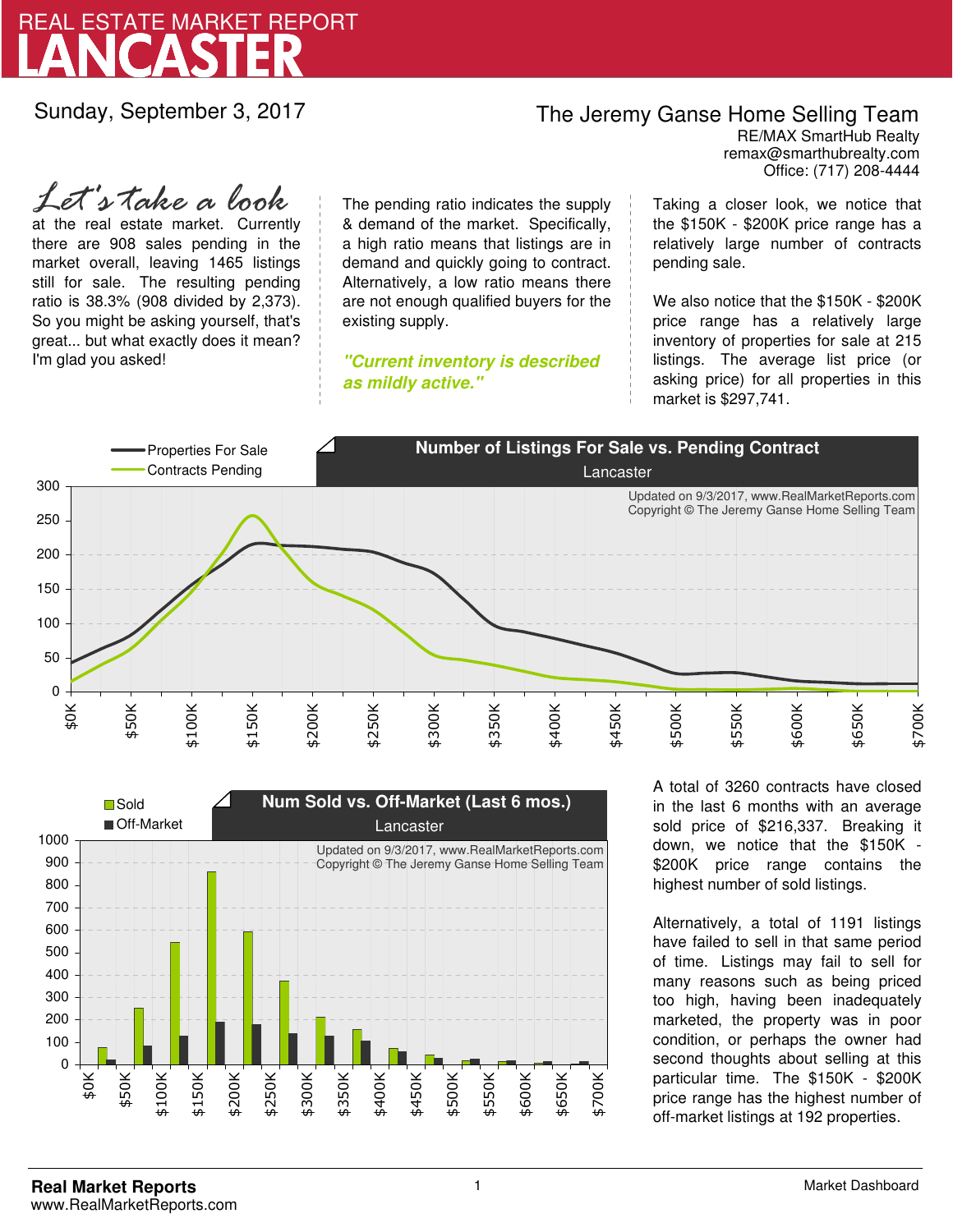# LANCASTER REAL ESTATE MARKET REPORT

Sunday, September 3, 2017

## The Jeremy Ganse Home Selling Team

remax@smarthubrealty.com RE/MAX SmartHub Realty Office: (717) 208-4444

Looking at the chart to the right, you might be wondering why average days on market (DOM) is important. This is a useful measurement because it can help us to determine whether we are in a buyer's market (indicated by high DOM), or a seller's market (indicated by low DOM). Active listings (properties for sale) have been on the market for an average of 119 days.

Analysis of sold properties for the last six months reveals an average sold price of \$216,337 and 41 days on market. Notice that properties in the \$150K - \$200K price range have sold quickest over the last six months.

The recent history of sales can be seen in the two charts below. The average sold price for the last 30 days was \$212,182 with an average DOM of 35 days.

Since the recent DOM is less than the average DOM for the last 6 months, it is a positive indicator for demand. It is always important to realize that real estate markets can fluctuate due to many factors, including shifting interest rates, the economy, or seasonal changes.



### **"The average list-to-sales ratio for this area is 98.3%."**

Ratios are simple ways to express the difference between two values such as list price and sold price. In our case, we typically use the list-to-sale ratio to determine the percentage of the final list price that the buyer ultimately paid. It is a very common method to help buyers decide how much to offer on a property.

Analysis of the absorption rate indicates an inventory of 2.7 months based on the last 6 months of sales. This estimate is often used to determine how long it would take to sell off the current inventory of properties if all conditions remained the same. It is significant to mention that this estimate does not take into consideration any additional properties that will come onto the market in the future.



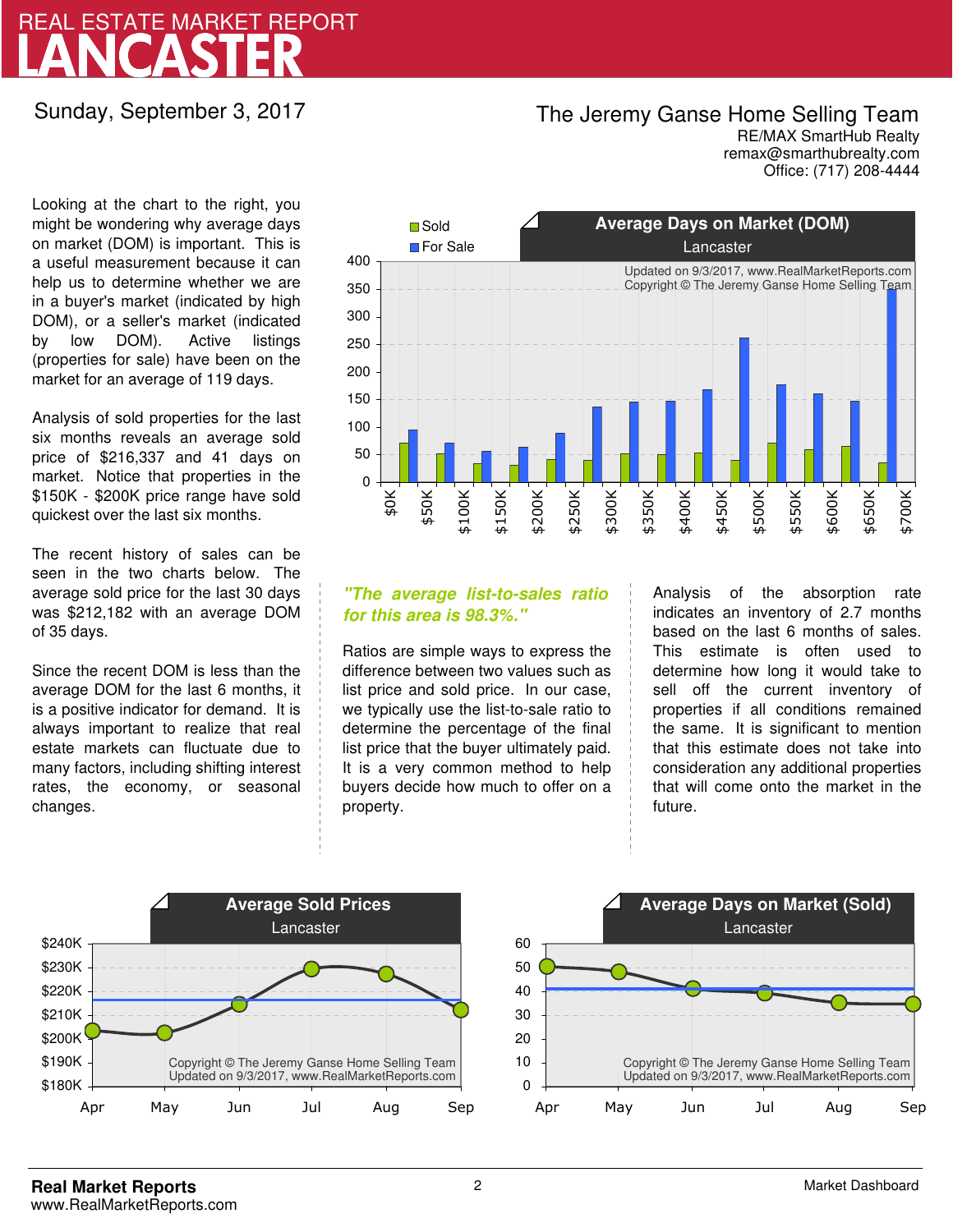# LANCASTER REAL ESTATE MARKET REPORT

Sunday, September 3, 2017

## The Jeremy Ganse Home Selling Team

remax@smarthubrealty.com RE/MAX SmartHub Realty Office: (717) 208-4444

|                                    |                            | <b>Contracts Pending [2]</b> |                         |                          |                     |                  | Off-Market in the Last 6 Months [3] |                            |                   |                               |                          | <b>Absorption Rate</b>   |  |                         |      |       |     |
|------------------------------------|----------------------------|------------------------------|-------------------------|--------------------------|---------------------|------------------|-------------------------------------|----------------------------|-------------------|-------------------------------|--------------------------|--------------------------|--|-------------------------|------|-------|-----|
|                                    |                            |                              | For Sale <sup>[1]</sup> |                          |                     |                  | Sold in the Last 6 Months [4]       |                            |                   |                               |                          |                          |  |                         |      |       |     |
| Min.                               | <b>Price Range</b><br>Max. | Total<br><b>Num</b>          | Avg<br><b>DOM</b>       | Avg<br><b>List Price</b> | Total<br><b>Num</b> | Pending<br>Ratio | Total<br><b>Num</b>                 | <b>Total</b><br><b>Num</b> | Avg<br><b>DOM</b> | Avg Orig<br><b>List Price</b> | Avg<br><b>List Price</b> | Avg<br><b>Sold Price</b> |  | List to<br><b>Sales</b> | Mos. |       |     |
| \$0                                | \$49,999                   | 42                           | 96                      | \$35,972                 | 15                  | 26.3%            | 23                                  | 76                         | 72                |                               | \$47,339                 | \$36,461                 |  |                         |      | 77.0% | 3.3 |
| \$50,000                           | \$99,999                   | 83                           | 71                      | \$77,287                 | 63                  | 43.2%            | 85                                  | 253                        | 52                |                               | \$76,981                 | \$74,110                 |  | 96.3%                   | 2.0  |       |     |
| \$100,000                          | \$149,999                  | 156                          | 56                      | \$129,853                | 146                 | 48.3%            | 129                                 | 547                        | 34                |                               | \$132,307                | \$129,903                |  |                         |      | 98.2% | 1.7 |
| \$150,000                          | \$199,999                  | 215                          | 64                      | \$178,453                | 257                 | 54.4%            | 192                                 | 860                        | 31                |                               | \$177,869                | \$175,735                |  | 98.8%                   | 1.5  |       |     |
| \$200,000                          | \$249,999                  | 212                          | 89                      | \$229,326                | 160                 | 43.0%            | 180                                 | 593                        | 42                |                               | \$225,948                | \$223,120                |  |                         |      | 98.7% | 2.1 |
| \$250,000                          | \$299,999                  | 204                          | 137                     | \$277,573                | 120                 | 37.0%            | 138                                 | 375                        | 40                |                               | \$277,054                | \$273,292                |  | 98.6%                   | 3.3  |       |     |
| \$300,000                          | \$349,999                  | 173                          | 146                     | \$324,919                | 54                  | 23.8%            | 128                                 | 214                        | 53                |                               | \$327,137                | \$323,061                |  | 98.8%                   | 4.9  |       |     |
| \$350,000                          | \$399,999                  | 97                           | 148                     | \$375,408                | 39                  | 28.7%            | 107                                 | 156                        | 50                |                               | \$377,594                | \$372,895                |  | 98.8%                   | 3.7  |       |     |
| \$400,000                          | \$449,999                  | 78                           | 169                     | \$426,455                | 21                  | 21.2%            | 60                                  | 75                         | 54                |                               | \$429,813                | \$421,632                |  | 98.1%                   | 6.2  |       |     |
| \$450,000                          | \$499,999                  | 57                           | 262                     | \$481,418                | 15                  | 20.8%            | 29                                  | 44                         | 40                |                               | \$474,627                | \$469,730                |  | 99.0%                   | 7.8  |       |     |
| \$500,000                          | \$549,999                  | 27                           | 177                     | \$529,008                | $\overline{4}$      | 12.9%            | 27                                  | 17                         | 71                |                               | \$529,270                | \$522,349                |  | 98.7%                   | 9.5  |       |     |
| \$550,000                          | \$599,999                  | 28                           | 161                     | \$582,985                | 3                   | 9.7%             | 18                                  | 14                         | 60                |                               | \$592,523                | \$573,087                |  | 96.7%                   | 12.0 |       |     |
| \$600,000                          | \$649,999                  | 16                           | 147                     | \$632,143                | 5                   | 23.8%            | 16                                  | $\overline{7}$             | 66                |                               | \$664,246                | \$628,236                |  | 94.6%                   | 13.7 |       |     |
| \$650,000                          | \$699,999                  | 12                           | 350                     | \$684,492                | 1                   | 7.7%             | 14                                  | $\overline{5}$             | 35                |                               | \$692,272                | \$672,352                |  | 97.1%                   | 14.4 |       |     |
| \$700,000                          | $+$                        | 65                           | 176                     | \$955,897                | 5                   | 7.1%             | 45                                  | 24                         | 109               |                               | \$981,688                | \$937,221                |  | 95.5%                   | 16.3 |       |     |
| <b>Market Summary &gt;&gt;&gt;</b> |                            | 1,465                        | 119                     | \$297,741                | 908                 | 38.3%            | 1,191                               | 3,260                      | 41                |                               | \$220,028                | \$216,337                |  | 98.3%                   | 2.7  |       |     |

Status = [1] A; [2] P; [3] E, L, W; [4] C

County = Lancaster

1

Property Type = Residential/Farm

Date Range = 03/05/2017 to 09/03/2017 **Data believed to be accurate but not guaranteed.**